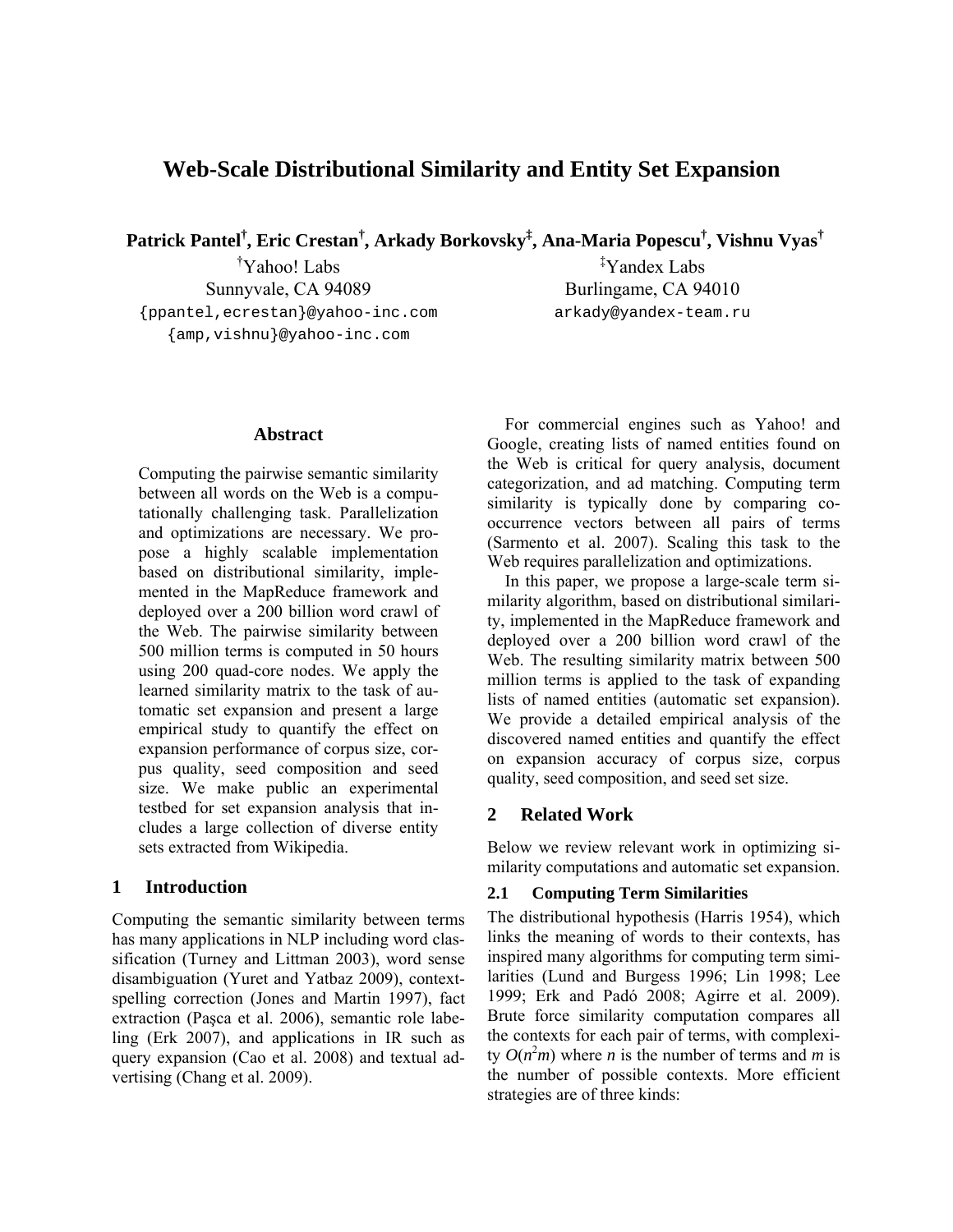*Smoothing*: Techniques such as *Latent Semantic Analysis* reduce the context space by applying truncated Singular Value Decomposition (SVD) (Deerwester et al. 1990). Computing the matrix decomposition however does not scale well to web-size term-context matrices. Other currently unscalable smoothing techniques include Probabilistic Latent Semantic Analysis (Hofmann 1999), Iterative Scaling (Ando 2000), and Latent Dirichlet Allocation (Blei et al. 2003).

*Randomized Algorithms*: Randomized techniques for approximating various similarity measures have been successfully applied to term similarity (Ravichandran et al. 2005; Gorman and Curran 2006). Common techniques include *Random Indexing* based on Sparse Distributed Memory (Kanerva 1993) and *Locality Sensitive Hashing* (Broder 1997).

*Optimizations and Distributed Processing*: Bayardo et al. (2007) present a sparse matrix optimization strategy capable of efficiently computing the similarity between terms which's similarity exceeds a given threshold. Rychlý and Kilgarriff (2007), Elsayed et al. (2008) and Agirre et al. (2009) use reverse indexing and the MapReduce framework to distribute the similarity computations across several machines. Our proposed approach combines these two strategies and efficiently computes the exact similarity (cosine, Jaccard, Dice, and Overlap) between *all* pairs.

# **2.2 Entity extraction and classification**

Building entity lexicons is a task of great interest for which structured, semi-structured and unstructured data have all been explored (GoogleSets; Sarmento et al. 2007; Wang and Cohen 2007; Bunescu and Mooney 2004; Etzioni et al. 2005; Paşca et al. 2006). Our own work focuses on set expansion from *unstructured* Web text. Apart from the choice of a data source, state-of-the-art entity extraction methods differ in their use of *numerous*, *few* or *no* labeled examples, the *open* or *targeted* nature of the extraction as well as the types of features employed. Supervised approaches (McCallum and Li 2003, Bunescu and Mooney 2004) rely on large sets of labeled examples, perform targeted extraction and employ a variety of sentence- and corpus-level features. While very precise, these methods are typically used for coarse grained entity classes (*People, Organizations, Companies*) for which large training data sets are available. Unsupervised approaches rely on no labeled data and use either bootstrapped class-specific extraction patterns (Etzioni et al. 2005) to find new elements of a given class (for targeted extraction) or corpusbased term similarity (Pantel and Lin 2002) to find term clusters (in an open extraction framework). Finally, semi-supervised methods have shown great promise for identifying and labeling entities (Riloff and Shepherd 1997; Riloff and Jones 1999; Banko et al. 2007; Downey et al. 2007; Paşca et al. 2006; Paşca 2007a; Paşca 2007b; Paşca and Durme 2008). Starting with a set of seed entities, semisupervised extraction methods use either classspecific patterns to populate an entity class or *distributional similarity* to find terms similar to the seed set (Paşca's work also examines the advantages of combining these approaches). Semisupervised methods (including ours) are useful for extending finer grain entity classes, for which large unlabeled data sets are available.

# **2.3 Impact of corpus on system performance**

Previous work has examined the effect of using large, sometimes Web-size corpora, on system performance in the case of familiar NLP tasks. Banko and Brill (2001) show that Web-scale data helps with confusion set disambiguation while Lapata and Keller (2005) find that the Web is a good source of n-gram counts for unsupervised models. Atterer and Schutze (2006) examine the influence of corpus size on combining a supervised approach with an unsupervised one for relative clause and PP-attachment. Etzioni et al. (2005) and Pantel et al. (2004) show the advantages of using large quantities of generic Web text over smaller corpora for extracting relations and named entities. Overall, corpus size and quality are both found to be important for extraction. Our paper adds to this body of work by focusing on the task of similarity-based set expansion and providing a large empirical study quantify the relative corpus effects.

# **2.4 Impact of seeds on extraction performance**

Previous extraction systems report on the size and quality of the training data or, if semi-supervised, the size and quality of entity or pattern seed sets. Narrowing the focus to closely related work, Paşca (2007a; 2007b) and Paşca and Durme (2008) show the impact of varying the number of instances representative of a given class and the size of the attribute seed set on the precision of class attribute extraction. An example observation is that good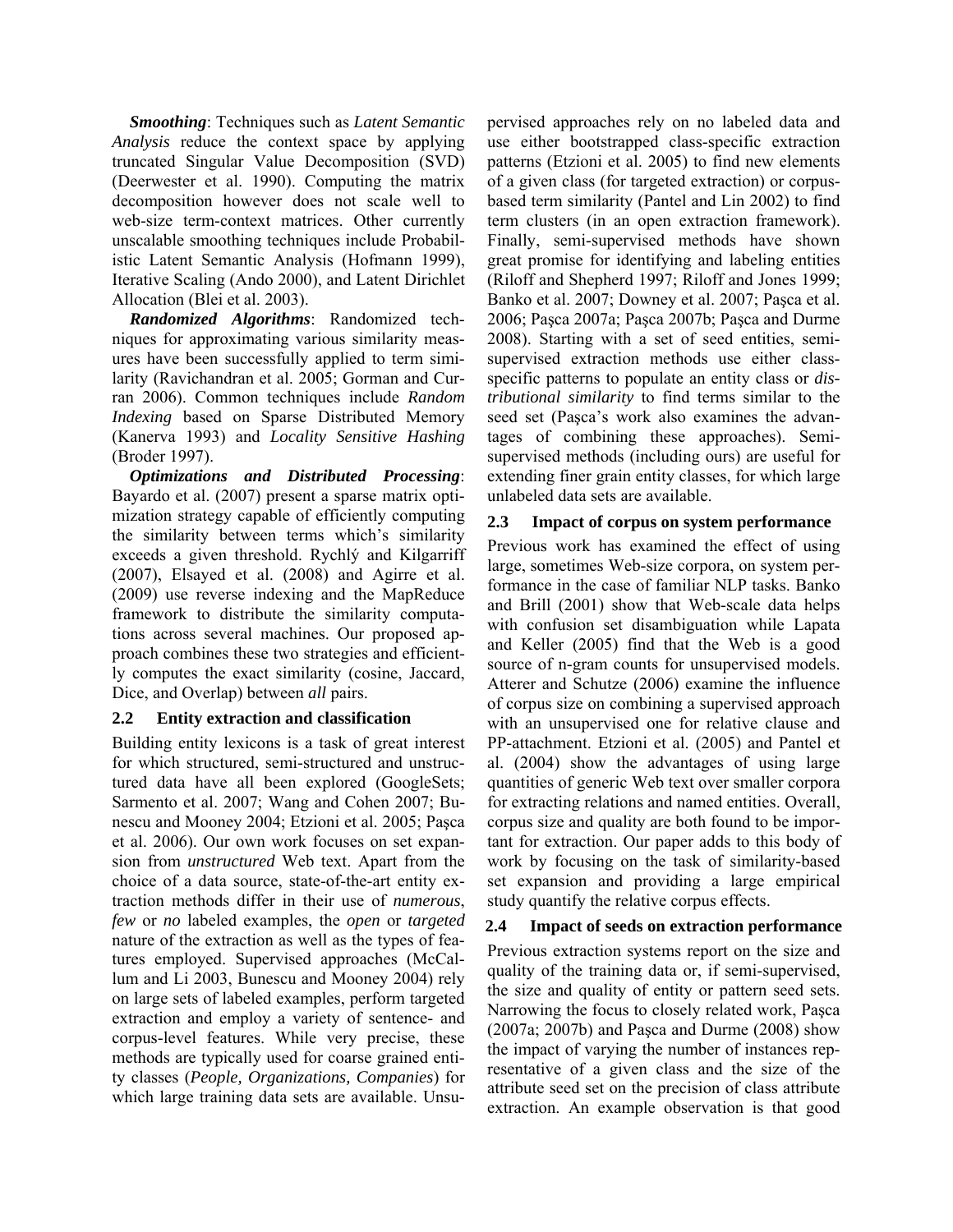| <b>METRIC</b>           | $f_0(x, y, z)$                   | $f_1(x, y)$  | $f_2(\vec{x}) = f_3(\vec{x})$ |
|-------------------------|----------------------------------|--------------|-------------------------------|
| Overlap                 | $\mathcal{X}$                    |              | $\theta$                      |
| Jaccard <sup>*</sup>    | $y + z - x$                      | $\min(x, y)$ | $\sum_i x_i$                  |
| Dice*                   | 2x<br>$y + z$                    | $x \times y$ | $\sum x_i^2$                  |
| Cosine                  | $\boldsymbol{x}$<br>$y \times z$ | $x \times y$ | $\sqrt{\sum x_i^2}$           |
| waighted concretization |                                  |              |                               |

**Table 1.** Definitions for  $f_0$ ,  $f_1$ ,  $f_2$ , and  $f_3$  for commonly used similarity scores.

weighted generalization

quality class attributes can still be extracted using 20 or even 10 instances to represent an entity class. Among others, Etzioni et al. (2005) shows that a small pattern set can help bootstrap useful entity seed sets and reports on the impact of seed set noise on final performance. Unlike previous work, empirically quantifying the influence of seed set size and quality on extraction performance of random entity types is a key objective of this paper.

#### **3 Large-Scale Similarity Model**

Term semantic models normally invoke the distributional hypothesis (Harris 1985), which links the meaning of terms to their contexts. Models are built by recording the surrounding contexts for each term in a large collection of unstructured text and storing them in a term-context matrix. Methods differ in their definition of a context (e.g., *text window* or *syntactic relations*), or by a means to weigh contexts (e.g., *frequency*, *tf-idf*, *pointwise mutual information*), or ultimately in measuring the similarity between two context vectors (e.g., using *Euclidean distance*, *Cosine*, *Dice*).

In this paper, we adopt the following methodology for computing term similarity. Our various web crawls, described in Section 6.1, are POStagged using Brill's tagger (1995) and chunked using a variant of the Abney chunker (Abney 1991). Terms are NP chunks with some modifiers removed; their contexts (i.e., features) are defined as their rightmost and leftmost stemmed chunks. We weigh each context *f* using pointwise mutual information (Church and Hanks 1989). Let PMI*(w)* denote a pointwise mutual information vector, constructed for each term as follows:  $PMI(w) = (pmi_{w1},$  $pmi_{w2}$ , ...,  $pmi_{wm}$ ), where  $pmi_{wf}$  is the pointwise mutual information between term *w* and feature *f*:

$$
pmi_{wf} = \log \frac{c_{wf} \times N}{\sum\limits_{i=1}^{n} c_{if} \times \sum\limits_{j=1}^{m} c_{wj}}
$$

where  $c_{wf}$  is the frequency of feature *f* occurring for term *w*, *n* is the number of unique terms and *N* is the total number of features for all terms.

Term similarities are computed by comparing these *pmi* context vectors using measures such as cosine, Jaccard, and Dice.

#### **3.1 Large-Scale Implementation**

Computing the similarity between terms on a large Web crawl is a non-trivial problem, with a worst case cubic running time  $- O(n^2m)$  where *n* is the number of terms and *m* is the dimensionality of the feature space. Section 2.1 introduces several optimization techniques; below we propose an algorithm for large-scale term similarity computation which calculates *exact* scores for *all* pairs of terms, generalizes to several different metrics, and is scalable to a large crawl of the Web.

Our optimization strategy follows a generalized sparse-matrix multiplication approach (Sarawagi and Kirpal 2004), which is based on the wellknown observation that a scalar product of two vectors depends only on the coordinates for which both vectors have non-zero values. Further, we observe that most commonly used similarity scores for feature vectors  $\vec{x}$  and  $\vec{y}$ , such as *cosine* and *Dice*, can be decomposed into three values: one depending only on features of  $\vec{x}$ , another depending only on features of  $\vec{y}$ , and the third depending on the features shared both by  $\vec{x}$  and  $\vec{y}$ . More formally, commonly used similarity scores  $F(\vec{x}, \vec{y})$ can be expressed as:

$$
F(\vec{x}, \vec{y}) = f_0\bigg(\sum_i f_1(x_i, y_i), f_2(\vec{x}), f_3(\vec{y})\bigg)
$$

Table 1 defines  $f_0, f_1, f_2$ , and  $f_3$  for some common similarity functions. For each of these scores,  $f_2$  = *f*3. In our work, we compute all of these scores, but report our results using only the *cosine* function.

Let *A* and *B* be two matrices of PMI feature vectors. Our task is to compute the similarity between all vectors in *A* and all vectors in *B*. In computing the similarity between all pairs of terms,  $A = B$ .

Figure 1 outlines our algorithm for computing the similarity between all elements of *A* and *B*. Efficient computation of the similarity matrix can be achieved by leveraging the fact that  $F(\vec{x}, \vec{y})$  is determined solely by the features shared by  $\vec{x}$  and  $\vec{y}$ (i.e.,  $f_1(0, x) = f_1(x, 0) = 0$  for any *x*) and that most of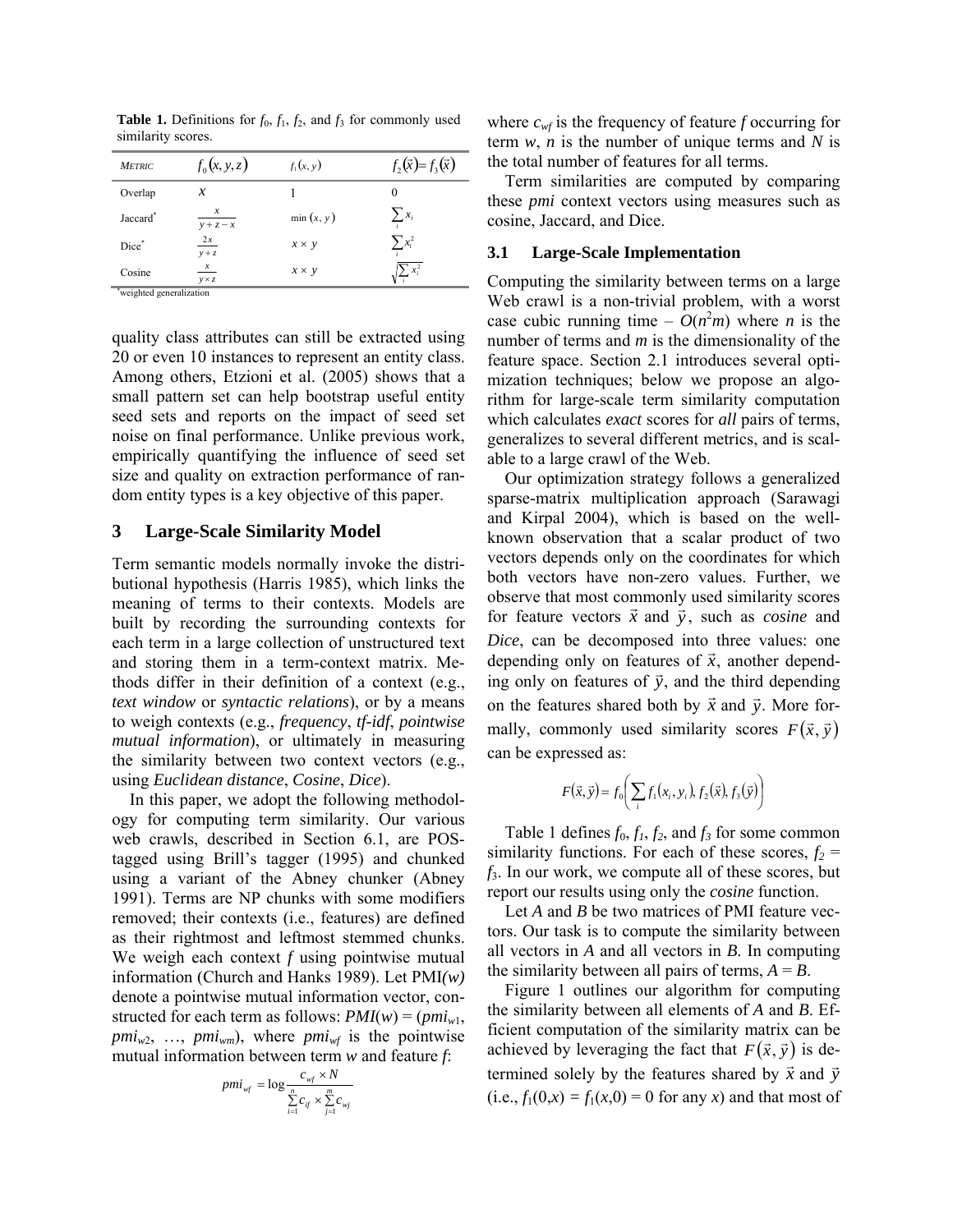the feature vectors are very sparse (i.e., most possible contexts never occur for a given term). In this case, calculating  $f_1(x, y)$  is only required when both feature vectors have a shared non-zero feature, significantly reducing the cost of computation. Determining which vectors share a non-zero feature can easily be achieved by first building an inverted index for the features. The computational cost of this algorithm is  $\sum N_i^2$ , where  $N_i$  is the number of vectors that have a non-zero  $i<sup>th</sup>$  coordinate. Its worst case time complexity is  $O(ncv)$  where *n* is the number of terms to be compared, *c* is the maximum number of non-zero coordinates of any vector, and *v* is the number of vectors that have a nonzero  $i^{\text{th}}$  coordinate where  $i$  is the coordinate which is non-zero for the most vectors. In other words, the algorithm is efficient only when the density of the coordinates is low. On our datasets, we observed near linear running time in the corpus size.

Bayardo et al. (2007) described a strategy that potentially reduces the cost even further by omitting the coordinates with the highest number of non-zero value. However, their algorithm gives a significant advantage only when we are interested in finding solely the similarity between highly similar terms. In our experiments, we compute the exact similarity between all pairs of terms.

# *Distributed Implementation*

The pseudo-code in Figure 1 assumes that *A* can fit into memory, which for large *A* may be impossible. Also, as each element of *B* is processed independently, running parallel processes for nonintersecting subsets of *B* makes the processing faster. In this section, we outline our MapReduce implementation of Figure 1 deployed using Hadoop<sup>1</sup> , the open-source software package implementing the MapReduce framework and distributed file system. Hadoop has been shown to scale to several thousands of machines, allowing users to write simple "map" and "reduce" code, and to seamlessly manage the sophisticated parallel execution of the code. A good primer on MapReduce programming is in (Dean and Ghemawat 2008).

Our implementation employs the MapReduce model by using the *Map* step to start *M*×*N Map* tasks in parallel, each caching 1/*M*th part of *A* as an inverted index and streaming 1/*N*th part of *B* through it. The actual inputs are read by the tasks

#### **Input:** Two matrices *A* and *B* of feature vectors.

```
## Build an inverted index for A (optimiza- 
## tion for data sparseness) 
AA = an empty hash-table 
for i in (1..n): 
   F2[i] = f2(A[i]) ## cache values of f_2(x) for k in non-zero features of A[i]: 
       if k not in AA: AA[k] = empty-set 
       ## append <vector-id, feature-value> 
       ## pairs to the set of non-zero 
       ## values for feature k 
       AA[k].append( (i,A[i,k]) ) 
## Process the elements of B 
for b in B: 
   F1 = \{\} ## the set of A_i that have non-
        zero similarity with b 
    for k in non-zero features of b: 
       for i in AA[k]: 
         if i not in sim: sim[i] = 0F1[i] += f1(AA[k][i], b[k])F3 = f3(b) for i in sim: 
       print i, b, f0( F1[i], F2[i], F3) 
Output: A matrix containing the similarity between
        all elements in A and in B.
```
**Figure 1**. Similarity computation algorithm.

directly from HDFS (Hadoop Distributed File System). Each part of *A* is processed *N* times, and each part of *B* is processed *M* times. *M* is determined by the amount of memory dedicated for the inverted index, and *N* should be determined by trading off the fact that as *N* increases, more parallelism can be obtained at the increased cost of building the same inverse index *N* times.

The similarity algorithm from Figure 1 is run in each task of the *Map* step of a MapReduce job. The *Reduce* step is used to group the output by *bi*.

# **4 Application to Set Expansion**

Creating lists of named entities is a critical problem at commercial engines such as Yahoo! and Google. The types of entities to be expanded are often not known a priori, leaving supervised classifiers undesirable. Additionally, list creators typically need the ability to expand sets of varying granularity. Semi-supervised approaches are predominantly adopted since they allow targeted expansions while requiring only small sets of seed entities. State-of-the-art techniques first compute term-term similarities for all available terms and then select candidates for set expansion from amongst the terms most similar to the seeds (Sarmento et al. 2007).

<sup>&</sup>lt;sup>1</sup> Hadoop, http://lucene.apache.org/hadoop/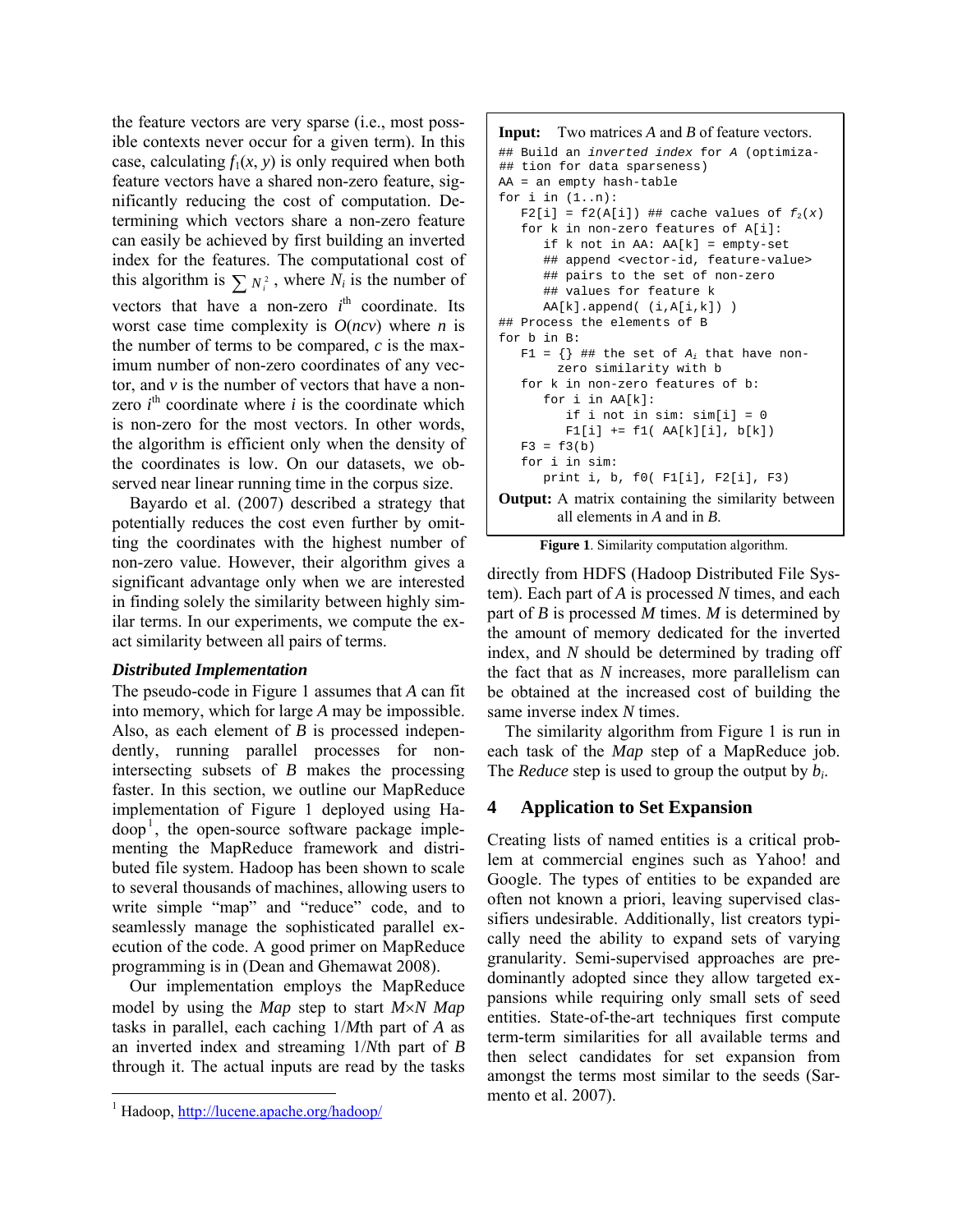Formally, we define our expansion task as:

**Task Definition**: Given a set of seed entities  $S =$  ${s_1, s_2, ..., s_k}$  of a class  $C = {s_1, s_2, ..., s_k, ..., s_n}$  and an unlabeled textual corpus *T*, find all members of the class *C*.

For example, consider the class of *Bottled Water Brands*. Given the set of seeds *S* = {*Volvic*, *San Pellegrino*, *Gerolsteiner Brunnen, Bling H2 O*}, our task is to find all other members of this class, such as {*Agua Vida*, *Apenta, Culligan*, *Dasani*, *Ethos Water*, *Iceland Pure Spring Water*, *Imsdal*, …}

### **4.1 Set Expansion Algorithm**

Our goal is not to propose a new set expansion algorithm, but instead to test the effect of using our Web-scale term similarity matrix (enabled by the algorithm proposed in Section 3) on a state-of-theart distributional set expansion algorithm, namely (Sarmento et al. 2007).

We consider *S* as a set of prototypical examples of the underlying entity set. A representation for the meaning of *S* is computed by building a feature vector consisting of a weighted average of the features of its seed elements  $s_1, s_2, \ldots, s_k$ , a centroid. For example, given the seed elements {*Volvic*, *San Pel*legrino, Gerolsteiner Brunnen, Bling  $H^2O$ , the resulting centroid consists of (details of the feature extraction protocol are in Section 6.1):

```
brand, mineral water, monitor, 
lake, water, take over, …
```
Centroids are represented in the same space as terms allowing us to compute the similarity between centroids and all terms in our corpus. A scored and ranked set for expansion is ultimately generated by sorting all terms according to their similarity to the seed set centroid, and applying a cutoff on either the similarity score or on the total number of retrieved terms. In our reported experiments, we expanded over 22,000 seed sets using our Web similarity model from Section 3.

### **5 Evaluation Methodology**

In this section, we describe our methodology for evaluating Web-scale set expansion.

#### **5.1 Gold Standard Entity Sets**

Estimating the quality of a set expansion algorithm requires a random sample from the universe of all entity sets that may ever be expanded, where a set represents some concept such as *Stage Actors*. An approximation of this universe can be extracted from the "List of" pages in Wikipedia<sup>2</sup>.

Upon inspection of a random sample of the "*List of*" pages, we found that several lists were compositions or joins of concepts, for example "*List of World War II aces from Denmark*" and "*List of people who claimed to be God*". We addressed this issue by constructing a quasi-random sample as follows. We randomly sorted the list of every noun occurring in Wikipedia<sup>2</sup>. Then, for each noun we verified whether or not it existed in a Wikipedia list, and if so we extracted this list. If a noun belonged to multiple lists, the authors chose the list that seemed most appropriate. Although this does not generate a perfect random sample, diversity is ensured by the random selection of nouns and relevancy is ensured by the author adjudication.

The final gold standard consists of 50 sets, including: *classical pianists*, *Spanish provinces*, *Texas counties*, *male tennis players*, *first ladies*, *cocktails*, *bottled water brands*, and *Archbishops of Canterbury*. For each set, we then manually scraped every instance from Wikipedia keeping track also of the listed variants names.

The gold standard is available for download at:

http://www.patrickpantel.com/cgi-bin/Web/Tools/getfile.pl?type=data&id=ssegold/wikipedia.20071218.goldsets.tgz

The 50 sets consist on average of 208 instances (with a minimum of 11 and a maximum of 1,116) for a total of 10,377 instances.

### **5.2 Trials**

In order to analyze the corpus and seed effects on performance, we created 30 copies of each of the 50 sets and randomly sorted each copy. Then, for each of the 1500 copies, we created a trial for each of the following 23 seed sizes: 1, 2, 5, 10, 20, 30, 40, …, 200. Each trial of seed size *s* was created by taking the first *s* entries in each of the 1500 random copies. For sets that contained fewer than 200 items, we only generated trials for seed sizes

<sup>&</sup>lt;sup>2</sup> In this paper, extractions from Wikipedia are taken from a snapshot of the resource in December 2008.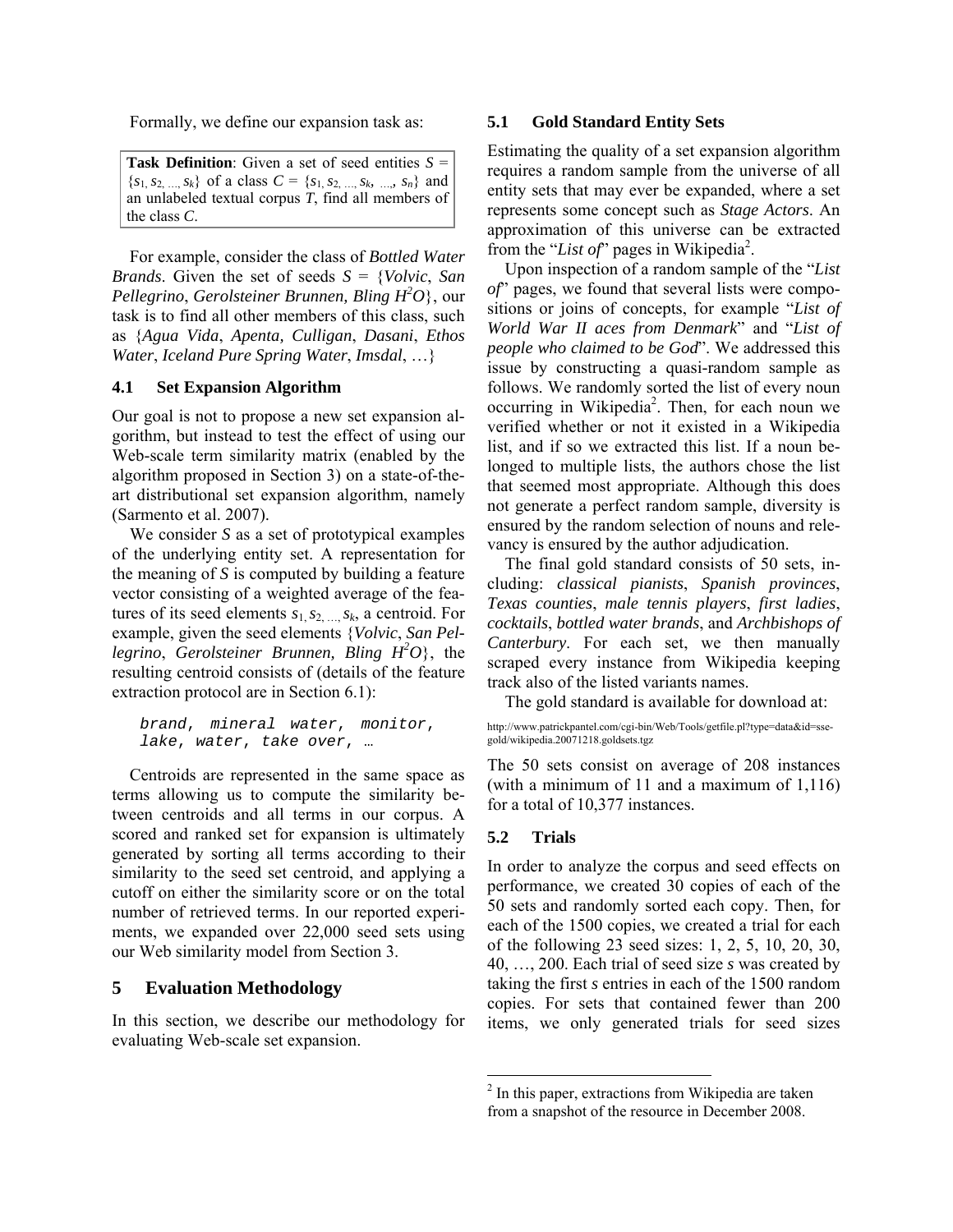| <b>CORPORA</b>         | <b>UNIOUE</b><br><b>SENTENCES</b><br>(MILLIONS) | <b>TOKENS</b><br>(MILLIONS) | <b>UNIOUE</b><br><b>WORDS</b><br>(MILLIONS) |
|------------------------|-------------------------------------------------|-----------------------------|---------------------------------------------|
| Web100                 | 5,201                                           | 217,940                     | 542                                         |
| $WebO2O^{\dagger}$     | 1040                                            | 43,588                      | 108                                         |
| $WebOO4^{\dagger}$     | 208                                             | 8,717                       | 22                                          |
| Wikipedia <sup>6</sup> | 30                                              | 721                         | 34                                          |

**Table 2.** Corpora used to build our expansion models.

† Estimated from *Web100* statistics.

smaller than the set size. The resulting trial dataset consists of  $20,220$  trials<sup>3</sup>.

### **5.3 Judgments**

Set expansion systems consist of an expansion algorithm (such as the one described in Section 4.1) as well as a corpus (such as Wikipedia, a news corpus, or a web crawl). For a given system, each of the 20,220 trials described in the previous section are expanded. In our work, we limited the total number of system expansions, per trial, to 1000.

Before judgment of an expanded set, we first collapse each instance that is a variant of another (determined using the variants in our gold standard) into one single instance (keeping the highest system  $score$ <sup>4</sup>. Then, each expanded instance is judged as *correct* or *incorrect* automatically against the gold standard described in Section 5.1.

# **5.4 Analysis Metrics**

Our experiments in Section 6 consist of precision vs. recall or precision vs. rank curves, where:

- *a*) *precision* is defined as the percentage of correct instances in the expansion of a seed set; and
- *b*) *recall* is defined as the percentage of non-seed gold standard instances retrieved by the system.

Since the gold standard sets vary significantly in size, we also provide the *R*-precision metric to normalize for set size:

*c*) *R-precision* is defined as the average precision of all trials where precision is taken at rank  $R =$ {size of trial's associated gold standard set}, thereby normalizing for set size.

For the above metrics, 95% confidence bounds are computed using the randomly generated samples described in Section 5.2.

### **6 Experimental Results**

Our goal is to study the performance gains on set expansion using our Web-scale term similarity algorithm from Section 3. We present a large empirical study quantifying the importance of corpus and seeds on expansion accuracy.

### **6.1 Experimental Setup**

We extracted statistics to build our model from Section 3 using four different corpora, outlined in Table 2. The *Wikipedia* corpus consists of a snapshot of the *English* articles in December  $2008^5$ . The *Web100* corpus consists of an extraction from a large crawl of the Web, from Yahoo!, of over 600 million English webpages. For each crawled document, we removed paragraphs containing fewer than 50 tokens (as a rough approximation of the narrative part of a webpage) and then removed all duplicate sentences. The resulting corpus consists of over 200 billion words. The *Web020* corpus is a random sample of  $1/5<sup>th</sup>$  of the sentences in *Web100* whereas *Web004* is a random sample of 1/25th of *Web100*.

For each corpus, we tagged and chunked each sentence as described in Section 3. We then computed the similarity between all noun phrase chunks using the model of Section 3.1.

# **6.2 Quantitative Analysis**

Our proposed optimization for term similarity computation produces *exact* scores (unlike randomized techniques) for *all* pairs of terms on a large Web crawl. For our largest corpus, *Web100*, we computed the pairwise similarity between over 500 million words in 50 hours using 200 four-core machines. Web004 is of similar scale to the largest reported randomized technique (Ravichandran et al. 2005). On this scale, we compute the exact similarity matrix in a little over two hours whereas Ravichandran et al. (2005) compute an approximation in 570 hours. On average they only find 73%

<sup>&</sup>lt;sup>3</sup> Available for download at http://www.patrickpantel.com/cgi-

bin/Web/Tools/getfile.pl?type=data&id=sse-gold/wikipedia.20071218.trials.tgz. <sup>4</sup> Note also that we do not allow seed instances nor their variants to appear in an expansion set.

 $5$  To avoid biasing our Wikipedia corpus with the test sets, Wikipedia "*List of*" pages were omitted from our statistics as were any page linked to gold standard list members from "List of" pages.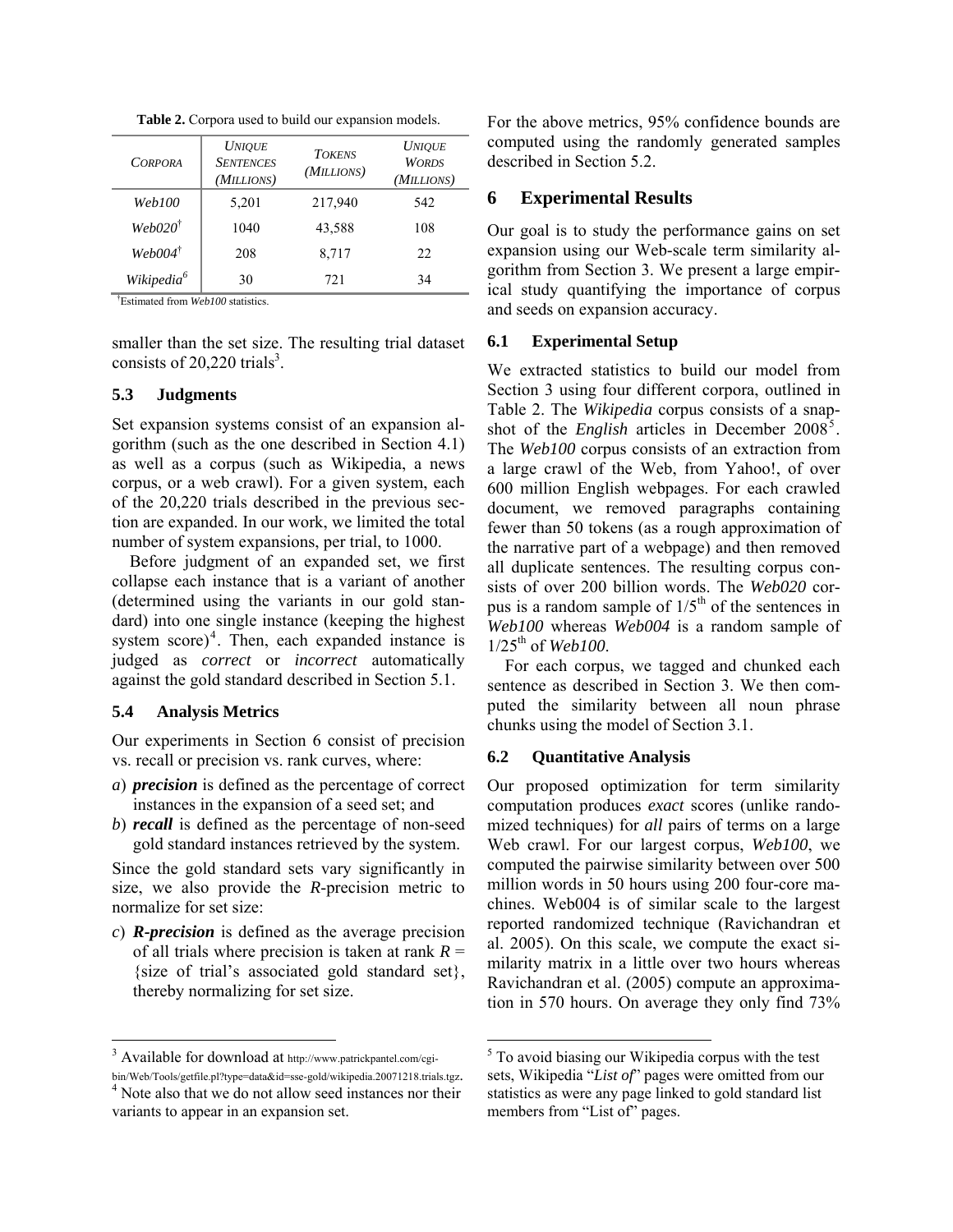*CORPORA R-PREC PREC@25 PREC@50 PREC@100 CORPORA R-PREC PREC@25 PREC@50 PREC@100 Web100* **0.404 0.407 0.347 0.278**  *Web020* 0.356 0.377 0.319 0.250 *Web004* 0.264 0.353 0.298 0.239 *Wikipedia* **0.315** 0.323 0.330 0.333 † *Wikipedia* 0.315 0.372 0.314 0.253  $W$ the confidence bounds are computed in Section  $V$  and  $V$  and  $V$  and  $V$  and  $V$  and  $V$  and  $V$  and  $V$  and  $V$  and  $V$  and  $V$  and  $V$  and  $V$  and  $V$  and  $V$  and  $V$  and  $V$  and  $V$  and  $V$  and  $V$  and  $V$  and  $V$  *Web100* **0.404 0.407 0.347 0.278**  *Web020* | 0.356 0.377 0.319 0.250 *Web004* 0.264 0.353 0.298 0.239

**Table 3.** Corpora analysis: *R*-precision and *Precision* at various ranks. 95% confidence bounds are all below 0.005† .

† 95% confidence bounds are computed over all trials described in Section 5.2.

of the top-1000 similar terms of a random term whereas we find all of them.

For set expansion, experiments have been run on corpora as large as *Web004* and Wikipedia (Sarmento et al. 2007), a corpora 300 times smaller than our Web crawl. Below, we compare the expansion accuracy of Sarmento et al. (2007) on Wikipedia and our Web crawls.

Figure 2 illustrates the precision and recall tradeoff for our four corpora, with 95% confidence intervals computed over all 20,220 trials described in Section 4.2. Table 3 lists the resulting *R*precision along with the system precisions at ranks 25, 50, and 100 (see Figure 2 for detailed precision analysis). Why are the *precision* scores so low? Compared with previous work that manually select entity types for expansion, such as *countries* and *companies*, our work is the first to evaluate over a large set of randomly selected entity types. On just the *countries* class, our *R*-Precision was *0.816* using *Web100*.

The following sections analyze the effects of various expansion variables: corpus size, corpus quality, seed size, and seed quality.

### **6.2.1 Corpus Size and Corpus Quality Effect**

Not surprisingly, corpus size and quality have a significant impact on expansion performance. Figure 2 and Table 3 quantify this expectation. On our Web crawl corpora, we observe that the full  $200+$ billion token crawl (*Web100*) has an average *R*precision 13% higher than  $1/5<sup>th</sup>$  of the crawl (*Web020*) and 53% higher than  $1/25<sup>th</sup>$  of the crawl. Figure 2 also illustrates that throughout the full precision/recall curve, *Web100* significantly outperforms *Web020*, which in turn significantly outperforms *Web004*.

The higher text quality *Wikipedia* corpus, which consists of roughly 60 times fewer tokens than



**Figure 2.** Corpus size and quality improve performance.

*Web020*, performs nearly as well as *Web020* (see Figure 2). We omitted statistics from Wikipedia "*List of*" pages in order to not bias our evaluation to the test set described in Section 5.1. Inspection of the precision vs. rank graph (omitted for lack of space) revealed that from rank 1 thru 550, *Wikipedia* had the same precision as *Web020*. From rank 550 to 1000, however, *Wikipedia*'s precision dropped off significantly compared with *Web020*, accounting for the fact that the Web corpus contains a higher recall of gold standard instances. The *R*-precision reported in Table 3 shows that this precision drop-off results in a significantly lower *R*-precision for *Wikipedia* compared with *Web020*.

### **6.2.2 The Effect of Seed Selection**

Intuitively, some seeds are better than others. We study the impact of seed selection effect by inspecting the system performance for several randomly selected seed sets of fixed size and we find that *seed set composition greatly affects performance*. Figure 3 illustrates the precision vs. recall tradeoff on our best performing corpus *Web100* for 30 random seed sets of size 10 for each of our 50 gold standard sets (i.e., 1500 trials were tested.) Each of the trials performed better than the average system performance (the double-lined curve lowest in Figure 3). Distinguishing between the various data series is not important, however important to notice is the very large gap between the precision/recall curves of the best and worst performing random seed sets. On average, the best performing seed sets had 42% higher precision and 39% higher recall than the worst performing seed set. Similar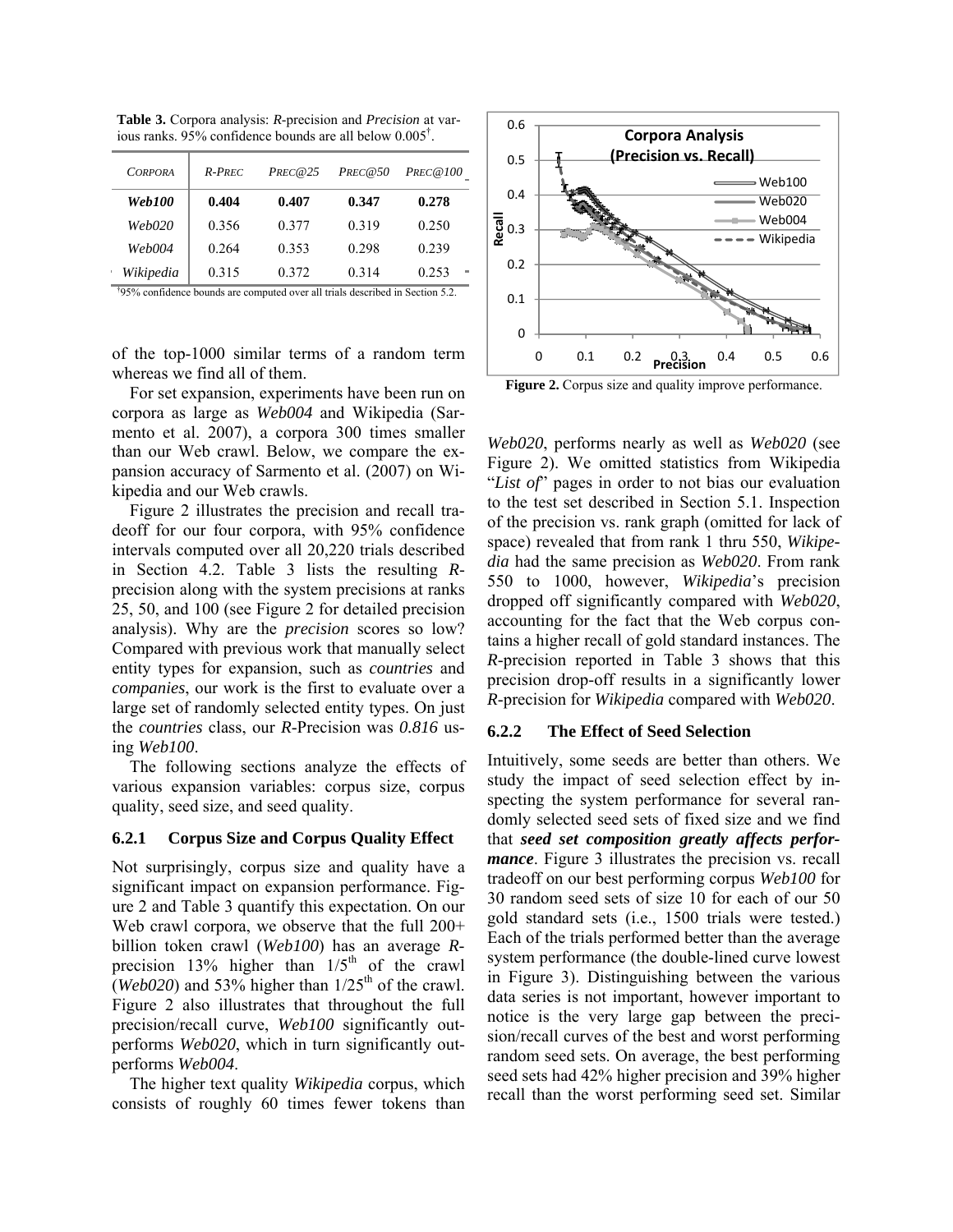

**Figure 3.** Seed set composition greatly affects system performance (with 30 different seed samples of size 10).



**Figure 4.** Few new instances are discovered with more than 5-20 seeds on *Web100* (with 95% confidence).

curves were observed for inspected seed sets of size 5, 20, 30, and 40.

Although outside of the scope of this paper, we are currently investigating ways to automatically detect which seed elements are better than others in order to reduce the impact of seed selection effect.

#### **6.2.3 The Effect of Seed Size**

Here we aim to confirm, with a large empirical study, the anecdotal claims in (Paşca and Durme 2008) that few seeds are necessary. We found that a) very small seed sets of size 1 or 2 are not sufficient for representing the intended entity set; b) 5- 20 seeds yield on average best performance; and c) surprisingly, *increasing the seed set size beyond 20 or 30 on average does not find any new correct instances*.

We inspected the effect of seed size on *R*precision over the four corpora. Each seed size curve is computed by averaging the system performance over the 30 random trials of all 50 sets. For each corpus, *R*-precision increased sharply from seed size 1 to 10 and the curve flattened out



**Figure 5.** Percentage of errors does not increase as seed size increases on *Web100* (with 95% confidence).

for seed sizes larger than 20 (figure omitted for lack of space). Error analysis on the *Web100* corpus shows that once our model has seen 10-20 seeds, the distributional similarity model seems to have enough statistics to discover as many new correct instances as it could ever find. Some entities could never be found by the distributional similarity model since they either do not occur or infrequently occur in the corpus or they occur in contexts that vary a great deal from other set elements. Figure 4 illustrates this behavior by plotting for each seed set size the rate of increase in discovery of *new* correct instances (i.e., not found in smaller seed set sizes).

We see that most gold standard instances are discovered with the first 5-10 seeds. After the  $30<sup>th</sup>$ seed is introduced, no new correct instances are found. An important finding is that the *error rate does not increase with increased seed set size* (see Figure 5). This study shows that only few seeds (10-20) yield best performance and that adding more seeds beyond this does not on average affect performance in a positive or negative way.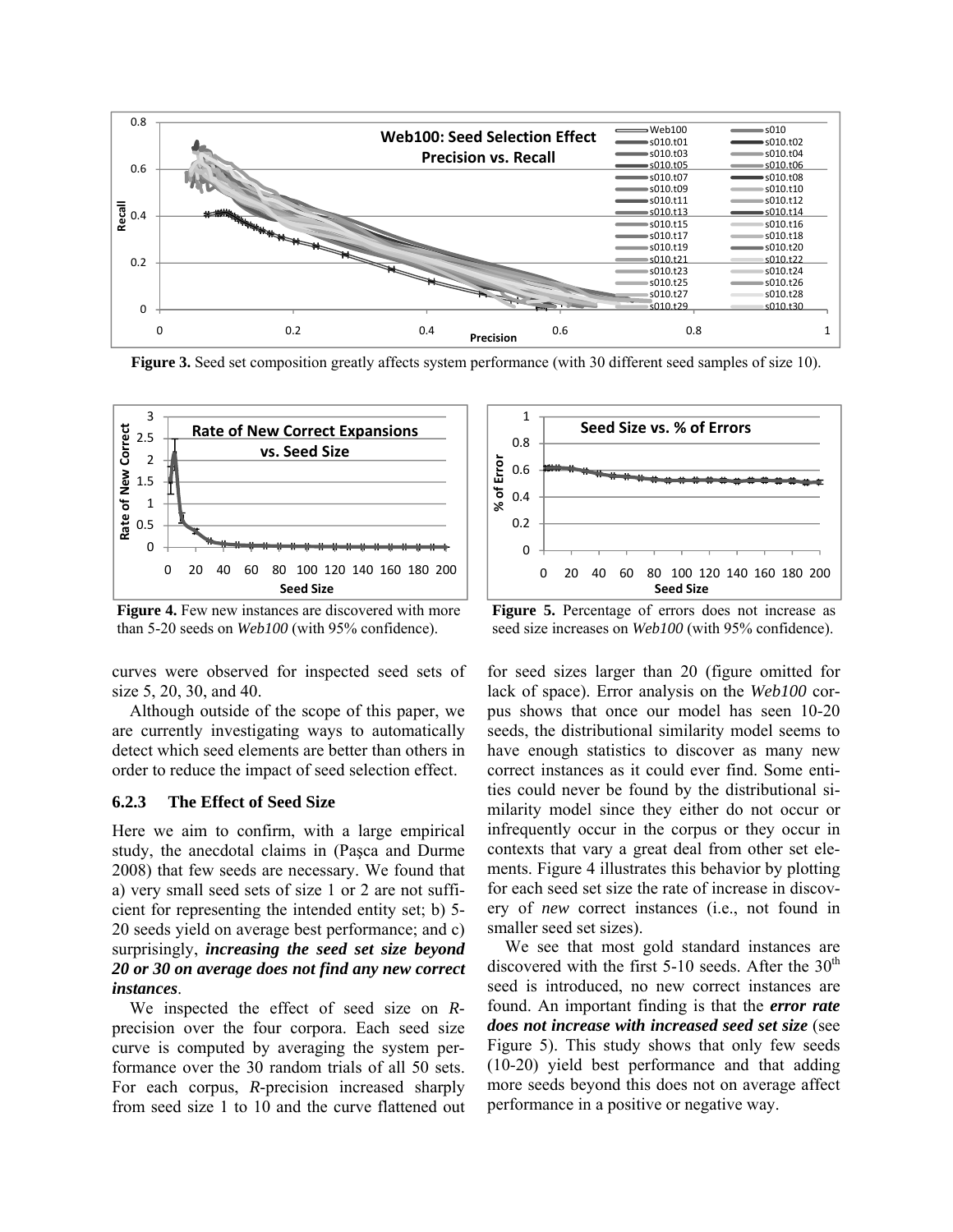### **7 Conclusion**

We proposed a highly scalable term similarity algorithm, implemented in the MapReduce framework, and deployed over a 200 billion word crawl of the Web. The pairwise similarity between 500 million terms was computed in 50 hours using 200 quad-core nodes. We evaluated the impact of the large similarity matrix on a set expansion task and found that the Web similarity matrix gave a large performance boost over a state-of-the-art expansion algorithm using Wikipedia. Finally, we release to the community a testbed for experimentally analyzing automatic set expansion, which includes a large collection of nearly random entity sets extracted from Wikipedia and over 22,000 randomly sampled seed expansion trials.

### **References**

- Abney, S. Parsing by Chunks. In: Robert Berwick, Steven Abney and Carol Tenny (eds.), *Principle-Based Parsing*. Kluwer Academic Publishers, Dordrecht. 1991.
- Agirre, E.; Alfonseca, E.; Hall, K.; Kravalova, J.; Pasca, M.; and Soroa, A.. 2009. A Study on Similarity and Relatedness Using Distributional and WordNet-based Approaches. In *Proceedings of NAACL HLT 09*.
- Ando, R. K. 2000. Latent semantic space: Iterative scaling improves precision of interdocument similarity measurement. In *Proceedings of SIGIR-00*. pp. 216– 223.
- Atterer, M. and Schutze, H., 2006. The Effect of Corpus Size when Combining Supervised and Unsupervised Training for Disambiguation. In *Proceedings of ACL-0*6.
- Banko, M. and Brill, E. 2001. Mitigating the paucity of data problem. In *Proceedings of HLT-2001*. San Diego, CA.
- Banko, M.; Cafarella, M.; Soderland, S.; Broadhead, M.; Etzioni, O. 2007. Open Information Extraction from the Web. In *Proceedings of IJCAI*.
- Bayardo, R. J.; Ma, Y.; Srikant, R. 2007. Scaling Up All-Pairs Similarity Search. *In Proceedings of WWW-07*. pp. 131-140. Banff, Canada.
- Blei, D. M.; Ng, A. Y.; and Jordan, M. I. 2003. Latent Dirichlet Allocation. *Journal of Machine Learning Research*, 3:993–1022.
- Brill, E. 1995. Transformation-Based Error-Driven Learning and Natural Language Processing: A Case

Study in Part of Speech Tagging. *Computational Linguistics*.

- Broder, A. 1997. On the resemblance and containment of documents. In *Compression and Complexity of Sequences*. pp. 21-29.
- Bunescu, R. and Mooney, R. 2004 Collective Information Extraction with Relational Markov Networks. In *Proceedings of ACL-04,* pp. 438-445.
- Cao, H.; Jiang, D.; Pei, J.; He, Q.; Liao, Z.; Chen, E.; and Li, H. 2008. Context-aware query suggestion by mining click-through and session data. In *Proceedings of KDD-08*. pp. 875–883.
- Chang, W.; Pantel, P.; Popescu, A.-M.; and Gabrilovich, E. 2009. Towards intent-driven bidterm suggestion. In *Proceedings of WWW-09 (Short Paper)*, Madrid, Spain.
- Church, K. and Hanks, P. 1989. Word association norms, mutual information, and lexicography. In *Proceedings of ACL89*. pp. 76–83.
- Dean, J. and Ghemawat, S. 2008. MapReduce: Simplified Data Processing on Large Clusters. *Communications of the ACM*, 51(1):107-113.
- Deerwester, S. C.; Dumais, S. T.; Landauer, T. K.; Furnas, G. W.; and Harshman, R. A. 1990. Indexing by latent semantic analysis. *Journal of the American Society for Information Science*, 41(6):391–407.
- Downey, D.; Broadhead, M; Etzioni, O. 2007. Locating Complex Named Entities in Web Text. In *Proceedings of IJCAI-07.*
- Elsayed, T.; Lin, J.; Oard, D. 2008. Pairwise Document Similarity in Large Collections with MapReduce. In *Proceedings of ACL-08: HLT, Short Papers (Companion Volume)*. pp. 265–268. Columbus, OH.
- Erk, K. 2007. A simple, similarity-based model for selectional preferences. In *Proceedings of ACL-07*. pp. 216–223. Prague, Czech Republic.
- Erk, K. and Padó, S. 2008. A structured vector space model for word meaning in context. In *Proceedings of EMNLP-08.* Honolulu, HI.
- Etzioni, O.; Cafarella, M.; Downey. D.; Popescu, A.; Shaked, T; Soderland, S.; Weld, D.; Yates, A. 2005. Unsupervised named-entity extraction from the Web: An Experimental Study. In *Artificial Intelligence,* 165(1):91-134.
- Gorman, J. and Curran, J. R. 2006. Scaling distributional similarity to large corpora. In Proceedings of ACL-06. pp. 361-368.